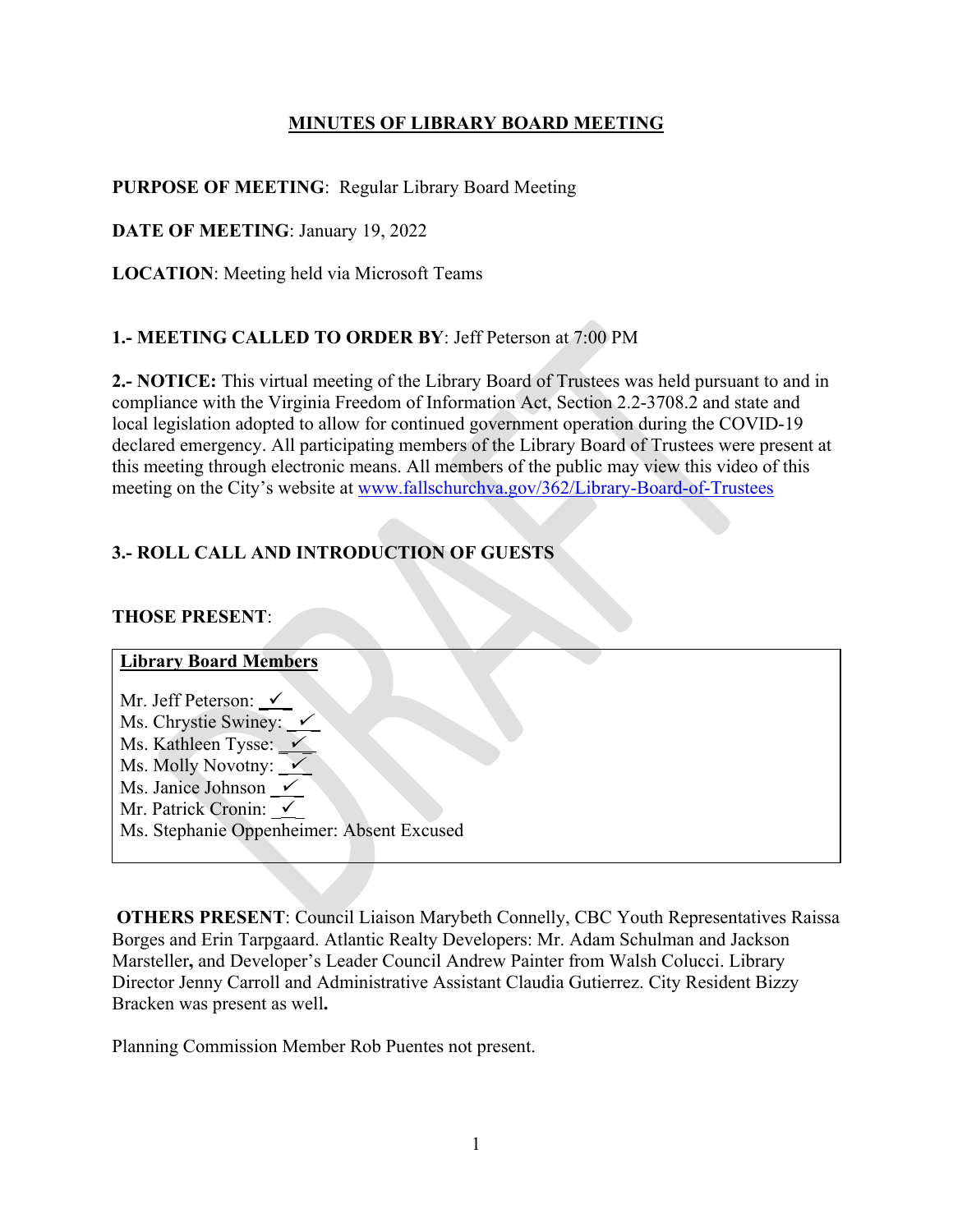### **TOPICS OF DISCUSSION**:

### **4.- ONE CITY CENTER PROJECT REVIEW**

 Mr. Shulman presented an overview of the One City Center Project showing the site area and prominent features of the project. There was a discussion about the Voluntary Concessions. The VCs for the Library and Parks and Recreations will be separated. Mr. Peterson asked if the VCs could go to the Library Foundation. The response was that this decision is up to Council. Mr. Peterson requested that Mr. Schulman take a stronger stand for the library when reaching out to Council regarding VCs for the library. It was remarked on the importance of considering the proximity of the OCC Project to the library and the pressure that this project will bring on the services and resources of the library.

## **5. RECEIPT OF PETITIONS**

None

## **6.- APPROVAL OF DECEMBER 15, 2021 MEETING MINUTES**

 **Upon a motion duly made by Mr. Cronin and seconded by Ms. Swiney, the Library Board approved the December 15, 2021 Meeting Minutes.** 

#### **ROLL CALL VOTE**

Mr. Jeff Peterson **Abstained** 

Ms. Chrystie Swiney **AYE** 

Ms. Kathleen Tysse **AYE** 

Ms. Molly Novotny **AYE**

Ms. Janis Johnson **AYE**

Mr. Patrick Cronin **AYE** 

## **7.- LIBRARY REPORT AND ANNOUNCEMENTS**

- Founders Row II project update is still on hold.
- Library Project update:
	- o The vendor for the cabinets and sink for the staff area has been selected.
	- o The new fence for the bio-retention pond has arrived and waiting for the installation date.
	- o Control boards for the humidifiers installation is in progress. Once they are installed, the winter mode commissioning will take place.
	- o Quality assurance and quality control for the HVAC is in progress.
	- o Installation of Assisted Listening System for medium and large meeting rooms is pending.
	- o In two weeks, a meeting with The Matthews Group will take place to go over additional items for the library.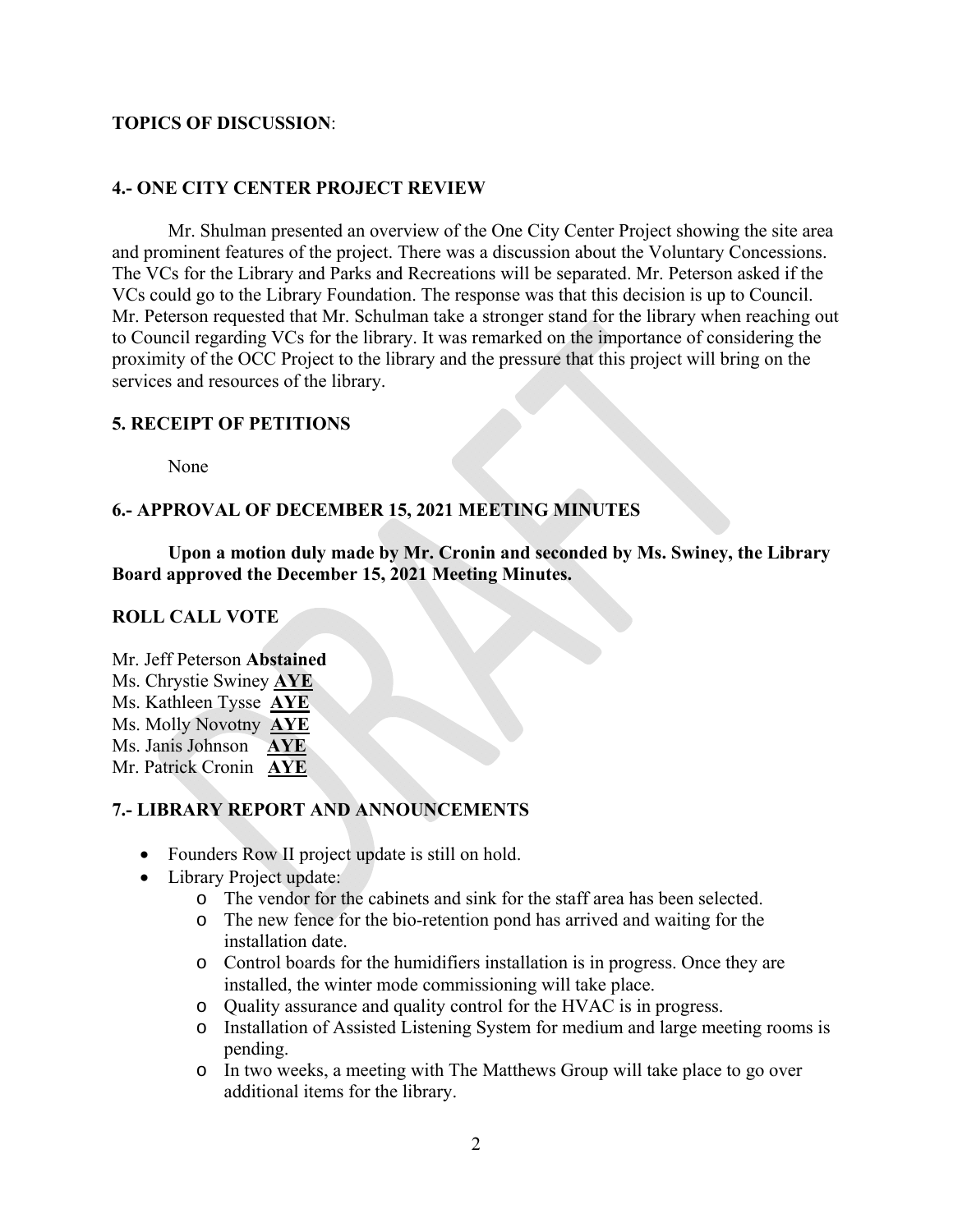There was a question regarding the final pending LCOC meeting. This meeting will be scheduled by City Manager Wyatt Shields after the Library's Project final report gets submitted by PM Lionel Millard.

 Ms. Carroll provided the Board with an overview of the City's budget guidance and the library priorities for the Fiscal Year 2023 library budget. The budget will be flat, however, personnel is a key priority. Ms. Carroll will send the budget draft to the Board for review early February, and it will be discussed at the February Board meeting, which has been moved to the 9th. Once the budget is approved by the Board, it will go the Finance Department for an internal review. On March 28th, Mr. Shields will present the whole City budget to Council. Public hearings will be in April, and May 9th for the final adoption.

 There was a comment about extending weekend hours. Additional weekend hours would require more staffing and be included as an unmet need request. There are activities and programs that staff want to be incorporated in the library's services and currently staff are feeling overwhelmed and overextended. Ms. Carroll will include a staffing analysis in the budget presentation.

## **8.- LIBRARY FOUNDATION REPORT**

No report.

## **9.- COUNCIL LIAISON REPORT**

- City Council is back in session.
- New Council member Caroline Lian has joined the Council.
- Council is waiting to hear back from Boards and Commissions about One City Center Development.
- Superintendent Dr. Noonan presented his budget to the School Board.
- Budget is in good shape with the growth revenue. Grocery tax will be reduced. Personnel is a priority.
- Council will have their retreat this month.
- On Monday's Council meeting, there were discussions on improvement to pedestrian sidewalks, bike and car interfaces which is one of Council's priorities.

 There was a question about the MRSPL Foundation receiving the VCs from the OCC Project. Ms. Connelly proposed that Council work on the details of how the VCs should be handled and having an official statement.

 The Board will draft a letter to present to Council including additional comments regarding the VCs for the library. The draft letter and the previous Foundation letter will be included in the Board packet and discussed at the February Board Meeting. Board comments are to be provided to the planning staff by February 23.

## **10.- ARTS AND HUMANITIES COUNCIL REPORT**

No report.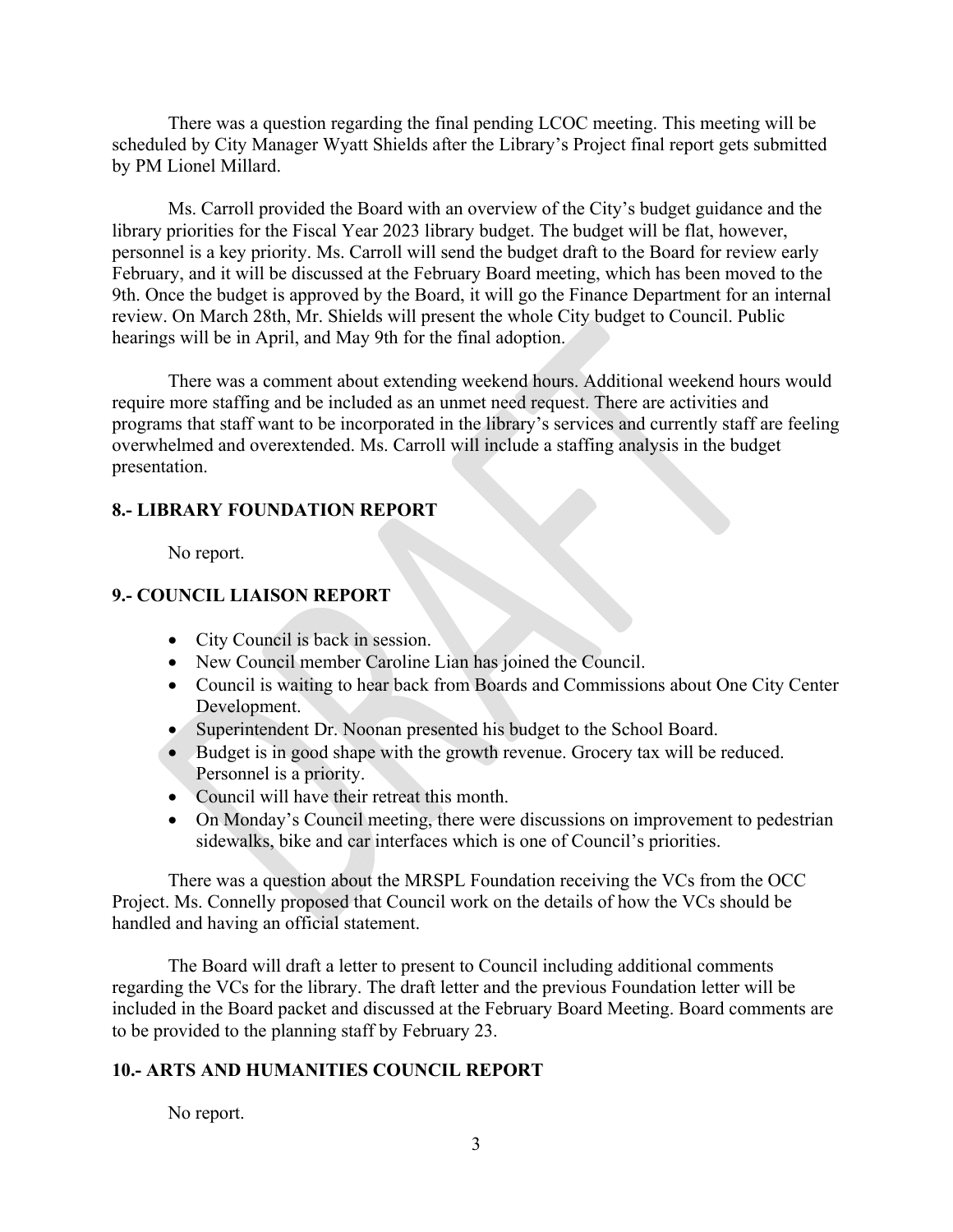### **11.- LIBRARY POLICY TO APPROVE – 2ND READING FALLS CHURCH HISTORY ROOM**

The suggestions from the Board have been incorporated into the  $2<sup>nd</sup>$  reading. No changes have been made. There was a discussion about the promotion of the FCHR collection. It was suggested that Ms. Carroll present to the Board ideas on how to proceed with promoting the FCHR and the library staff role in preserving and promoting FCHR materials.

#### **Upon a motion duly made by Ms. Tysse and seconded by Ms. Swiney, the Library Board final approved the Falls Church History Room as presented on its second reading.**

## **ROLL CALL VOTE**

Mr. Jeff Peterson **AYE**  Ms. Chrystie Swiney **AYE**  Ms. Kathleen Tysse **AYE**  Ms. Molly Novotny **AYE** Ms. Janis Johnson **AYE** Mr. Patrick Cronin **AYE** 

## **12.- EQUITY DISCUSSION**

 There was a suggestion to collect materials for the FCHR, and about being more inclusive through expanding outreach to other local organizations. One of the suggested partners is Tinner Hill Foundation who could add some of their information to the FCHR. There have been some donated archives to the FCHR from community groups and agencies which are listed on the website. Library staff will work on outreach to community groups including the Tinner Hill Foundation, and developing programming and displays. Staff will also work on the FCHR collection development procedure to identify gaps that need to be filled.

 There was a question regarding the promotion of English classes being delivered through the Literacy Council and the school system. Ms. Carroll will review the information that was sent to her.

#### **13.- BUSINESS NOT ON THE AGENDA**

 The School Board is exploring having a school Board liaison to the library and had a positive reaction to it. The Board congratulated Ms. Claudia Gutierrez who was selected as the recipient for the MRSPL Foundation Annual Chet DeLong Award for Outstanding Service in 2021.

#### **14.- ADJOURNMENT**

 **Upon a motion duly made by Ms. Novotny and seconded by Mr. Cronin, the Library Board voted unanimously to adjourn the meeting at 9:03 PM.**